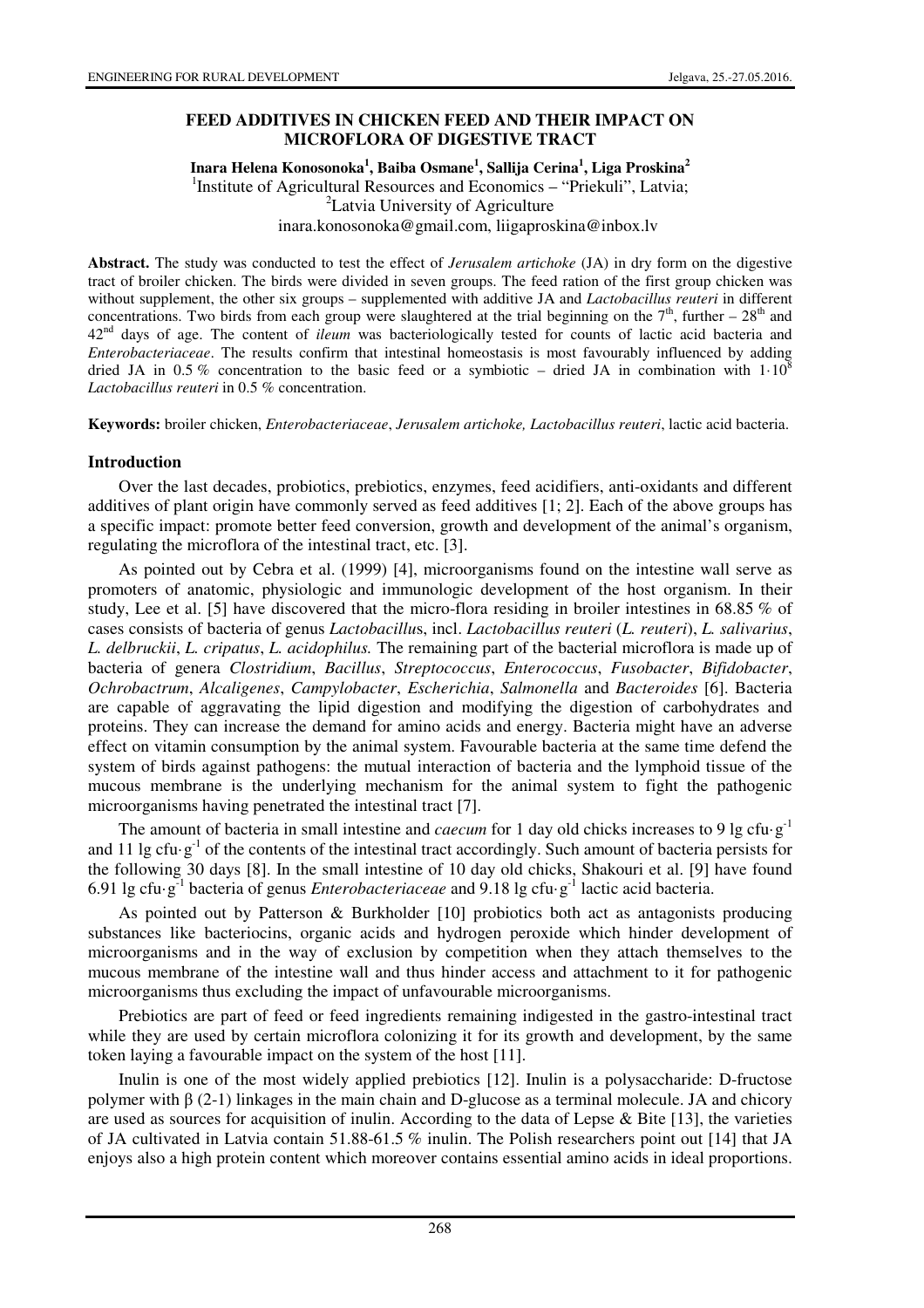Research literature is poor of data on application of JA as a feed additive for feeding of the broiler chicken [15].

As indicated by Patterson & Brukholder [10] the operational efficiency of probiotics in the system of broilers is determined by both, the combinations of micro-organisms involved, their proportions and the environmental impact at the time of feeding as well as the genetic and health status of the birds. Also, prebiotics as additives to broiler feed have not produced unequivocal results. In Latvia no attempts have been made so far to use the concentrate of JA (a prebiotic) or its combination with *L. reuteri* (a probiotic) as additives of broiler feed.

In order to improve microbiological eubiosis of broilers, our task within the present research study was to apply prebiotics (dry powder of JA) and synbiotics (dry powder of JA in combination with *L. reuteri*) establishing along the way the optimum dose of the above additives.

The hypothesis of the current research is that use of the concentrate of JA (a prebiotic) or its combination with *L. reuteri* (a probiotic) as additives for basic feed favourably influence intestinal homeostasis of broilers.

#### **Materials and methods**

140 cross-breed ROSS 308 broiler chicks were included in the trial. The basic feed (BF) used for all groups of chicks in the trial was age-consistent feed commercially produced by the feed company *Riga Mixed Feed Plant Ltd*:

- Granulated TMR feed for the age group 0-10 days (Batch No. 293),
- Granulated TMR feed *Grower* for the age group 11-27 days (Batch No. 305),
- Granulated TMR feed *Finisher I* for the age group 27-35 days (Batch No. 278).

The chicks were distributed in 7 groups, 20 chicks per group. During the trial, starting with day 7 up to day 42, prebiotics and synbiotics were added to the basic feed as reflected in Table 1.

Table 1

|                | <b>Additives applied</b>  |                                                             |  |  |
|----------------|---------------------------|-------------------------------------------------------------|--|--|
| Group          | Prebiotic                 | Probiotic                                                   |  |  |
| CG (control)   | without                   | without                                                     |  |  |
| G <sub>2</sub> | 0.5 % dry concentrated JA | without                                                     |  |  |
| G <sub>3</sub> | 1.0 % dry concentrated JA | without                                                     |  |  |
| G4             | 0.5 % dry concentrated JA | $1 \times 10^8$ Lactobacillus reuteri                       |  |  |
| G <sub>5</sub> | 1.0 % dry concentrated JA | $\overline{1 \times 10^8}$ Lactobacillus reuteri            |  |  |
| G <sub>6</sub> | 2.0 % dry concentrated JA | $1 \times 10^8$ Lactobacillus reuteri                       |  |  |
| G7             | 3.0 % dry concentrated JA | $\frac{1 \times 10^8}{1 \times 10^8}$ Lactobacillus reuteri |  |  |

**Application of additives to BF in broiler trial groups** 

Acquired on 25.01.2011 from the company *Herbe* Ltd. dry concentrated JA powder, certificate No. 157, was added to the basic feed of the broiler chicks as a source of prebiotics. Its inulin content was 50 % oligosaccharides.

*L. reuteri*, the probiotics applied, were obtained from the company *SIA Anima Lab* accompanied by a conformity certificate (*L. reuteri* 10 billion cfu·g<sup>-1</sup>, produced 08.11.2011., shelf-life: 07.11. 2013).

To acquire *ileum* content samples for microbiological testing, 3 control slaughters were performed in the control group and each of the trial groups on 7, 28 and 42 days of life, which corresponds to the time of shifting diets to ensure the growth and development for the corresponding groups of chicken.

*Microbiological investigations*. The contents of the small intestine in the *ileum* part of the digestive tract from 63 birds were microbiologically tested in the Latvia University of Agriculture Agency *Sigra* Biotechnology and Veterinary Medicine Research Institute, Biochemistry and Microbiology Research Laboratory (LATAK-T-038-09-99).

Detection of *Enterobacteriaceae* in the contents of *ileum* part of the intestinal tract of the broilers carried out pursuant to the standard LVS ISO 21528-2:2007 "Microbiology of food and animal feeding stuffs - Horizontal methods for the detection and enumeration of *Enterobacteriaceae -* Part 2: Colony-count method" [16] by use of media and reagents: violet red bile glucose agar (VRBG;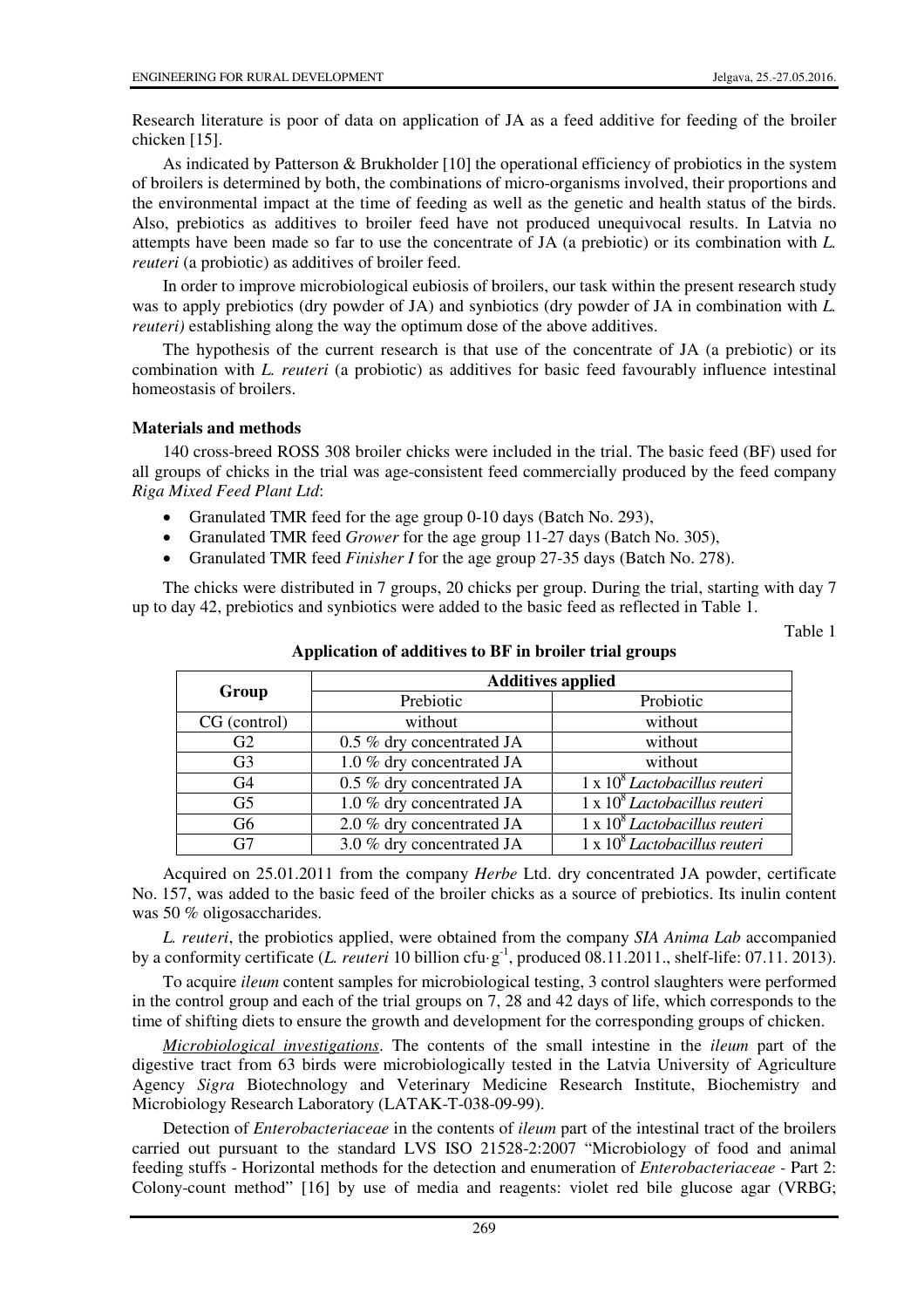Biolife, Italy, 4021882), nutrient agar (Biolife, Italy, 401810), glucose agar (Biolife, Italy, 401970) and oxidase reagent (BD Medical Systems, Mexico, 261181). The bacteria of genus *Enterobacteriaceae* down to the species level were detected by the use of BBL Crystal biochemical kits of gram-negative bacteria (BD, USA, 245000).

The lactic acid bacteria count in the contents of thebroiler intestines was carried out by the help of the methods provided by René L. van Winsen et al. [17]. The intestine contents were aseptically placed in a sterile Stomacher's bag, weighed on the scales (accuracy  $\pm$  0.01 g) m g (measurement uncertainty  $\pm$  5 %), which accordingly represented the tested sample. To obtain the primary dilution, buffered peptone water was added (Biolife, Italy, 401278) 9 x m ml. The samples were homogenized in *BagMix* homogenizer (Interscience, France) for 2 minutes. Subsequent dilutions were performed up to the dilution stage  $10^{11}$ .

10 ml of Rogosa agar, chilled down to 44-47 ºC (BD, US, CM0627), were poured on inoculate on each sterile Petri dish. Inoculate was mixed with medium with horizontal movements, allowing the medium to harden and form an upper layer of 15 ml volume. After hardening, the dish were turned over and incubated at 42 °C in the thermostat for  $48 \pm 2$  hours.

After incubation, the lactic acid bacteria colonies were counted (*Lactobacillus* spp., *L.* casei, *L. delbrueckii* and *Streptococcus cremoris*).

The number (*N*) of the colony forming units (cfu) of the lactic acid bacteria per 1 g of the intestine contents was calculated according to formula (1):

$$
N = \frac{\sum C}{V \times 1.1 \times d}
$$
 (1)

where  $\sum C$  – sum of the colonies counted on the two dishes retained from two successive dilutions, at least one of which contains a minimum 10 colonies;

*V* – volume of inoculums placed in each dish, in milliliters;

*d* – dilution corresponding to the first dilution retained.

Determination of *Salmonella enteritidis* in the broilers intestinal content was carried out **i**n accordance with the standard LVS EN ISO 6579/A1:2007 "Microbiology of food and animal feeding stuffs. – Horizontal method for the detection of *Salmonella* spp. – Amendment 1: Annex D: Detection of *Salmonella* spp. in animal faeces and in samples from the primary production stage (ISO 6579:2012/Amd 1:2007) [18].

Isolation of *Campylobacter jejuni* was performed in accordance with Manual of Clinical Microbiology [19] by making use of clinical media and their additives.

*Statistical Analysis.* The data obtained as the result of the microbiological analysis were evaluated by the help of descriptive statistics and T tests [20], using *SPSS* 17.0 statistic programme package (SPSS Inc. Chicago, IL, USA).

#### **Results and discussion**

At the beginning of the trial, on day 7, for chicks of all groups the count of both *Enterobacteriaceae* and lactic acid bacteria in the contents of *ileum* part was similar, varying accordingly from 4.76 (G6) to 5.34 lg cfu·g<sup>-1</sup> (G4) and from 6.52 (G6) to 7.30 lg cfu·g<sup>-1</sup> (G4) Table 2.

Total count of the *Enterobacteriaceae* family bacteria in *ileum* part of the digestive tract for the CG group chicken statistically significantly changed ( $p = 0.001$ ) from 5.0  $\pm$  0.29 lg cfu·g<sup>-1</sup> starting from day 7 up to 6.80±0,84 lg cfu·g-1 on day 42. The lactic acid bacteria count, on its turn, in *ileum* part of the digestive tract for the CG group chicken underwent statistically significant changes  $(p = 0.004)$  from 7.20 ± 0.45 lg cfu·g<sup>-1</sup> on day 7 to 7.38 ± 0.78 lg cfu·g<sup>-1</sup> on day 42. From small intestines of the digestive tract of the control group chicken *Salmonella enteritidis* were isolated starting with day 28. For 28 days old chicken of the group G2 the increase of bacteria from the genus *Enterobacteriaceae* in the contents of *ileum* was 0.84 lg cfu·g<sup>-1</sup> in comparison with the same indicator on day 7 which is statistically significantly ( $p = 0.013$ ) higher than for the chicken of the CG group. If in the CG group the lactic bacteria count on day 28 had decreased by 0.14 lg cfu·g<sup>-1</sup>, then for the group G2 it had increased by  $0.36$  ( $p = 0.002$ ). In the same way, for the broiler chicken on day 42 the count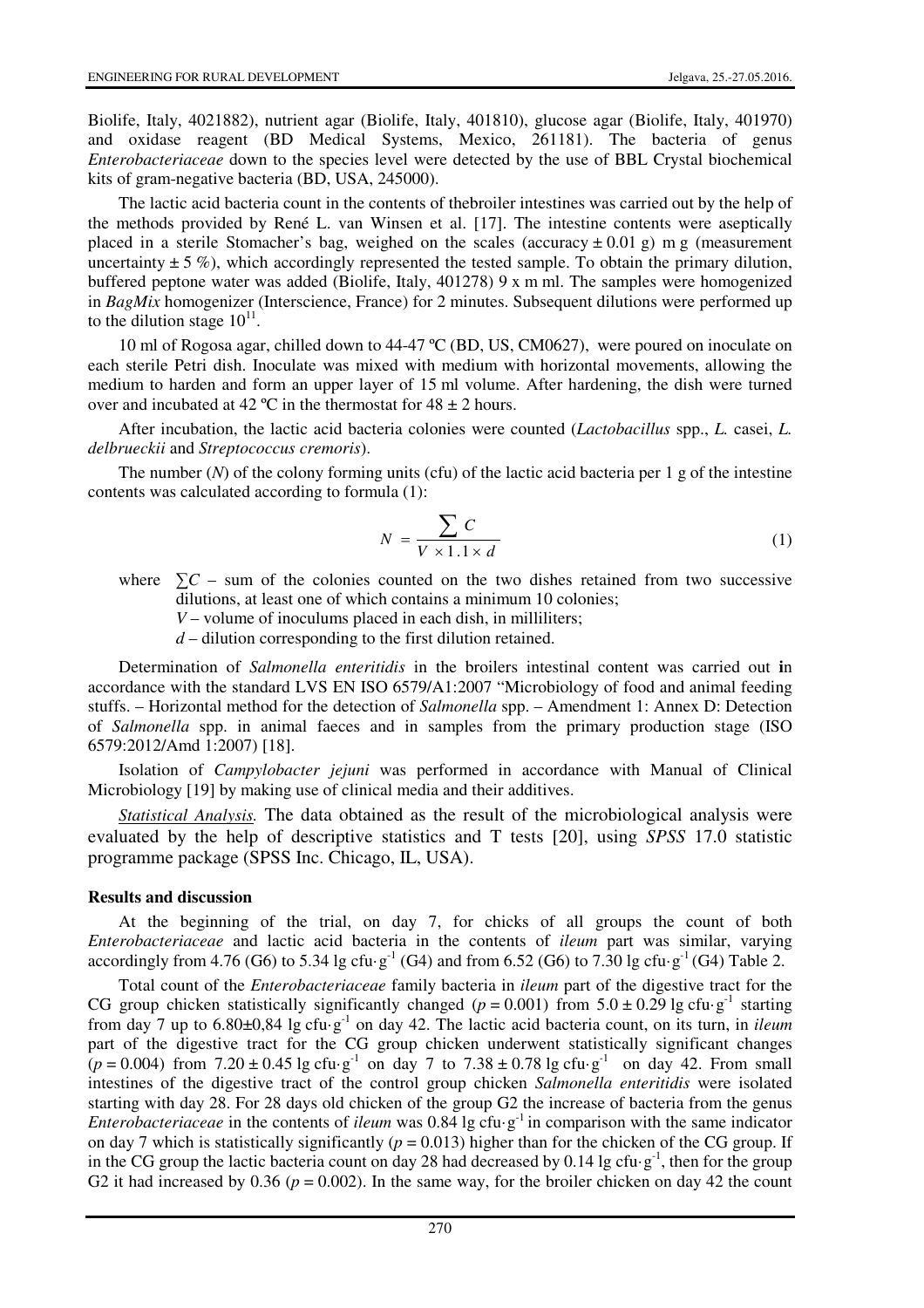of both *Enterobacteriaceae* and lactic acid bacteria in the *ileum* part of the intestinal tract was higher than for the chicken of the control group, 2.22 and 1.88 lg cfu·g<sup>-1</sup> accordingly. At the same time, *Salmonella enteritidis* were not found in the digestive tract of the birds having received dry concentrated JA as feed additive in 0.5 % dose. *Campylobacter coli* were not isolated from the digestive tract of any group of birds.

Table 2

| Group          | Age,<br>days   | $lg c f u \cdot g^{-1}$ of | lg cfu·g <sup>-1</sup> of <i>lactic</i> | <b>Salmonella</b> | Campylobacter |
|----------------|----------------|----------------------------|-----------------------------------------|-------------------|---------------|
|                |                | Enterobac-teriaceae        | acid bacteria                           | enteritidis       | coli          |
|                |                | number                     | number                                  | occurrence        | occurrence    |
| CG             | $\overline{7}$ | $5.00 \pm 0.29$            | $7.20 \pm 0.45$                         | not detected      | not detected  |
|                | 28             | $5.56 \pm 0.49$            | $7.06 \pm 0.21$                         | found on          | not detected  |
|                | 42             | $6.80 \pm 0.84$            | $7.38 \pm 0.78$                         | found on          | not detected  |
| G2             | $\overline{7}$ | $5.12 \pm 0.13$            | $7.24 \pm 0.11$                         | not detected      | not detected  |
|                | 28             | $5.96 \pm 0.34$            | $7.60 \pm 0.12$                         | not detected      | not detected  |
|                | 42             | $7.34 \pm 0.05$            | $9.12 \pm 0.04$                         | not detected      | not detected  |
| G <sub>3</sub> | 7              | $4.88 \pm 0.04$            | $6.76 \pm 0.11$                         | not detected      | not detected  |
|                | 28             | $6.98 \pm 0.45$            | $8.10 \pm 0.10$                         | found on          | not detected  |
|                | 42             | $5.32 \pm 0.04$            | $5.18 \pm 0.04$                         | found on          | not detected  |
| G <sub>4</sub> | 7              | $5.34 \pm 0.05$            | $7.30 \pm 0.10$                         | found on          | not detected  |
|                | 28             | $5.84 \pm 0.11$            | $8.62 \pm 0.04$                         | not detected      | not detected  |
|                | 42             | $4.98 \pm 0.08$            | $10.60 \pm 0.10$                        | not detected      | not detected  |
| G <sub>5</sub> | $\overline{7}$ | $4.90 \pm 0.22$            | $6.82 \pm 0.08$                         | not detected      | not detected  |
|                | 28             | $6.82 \pm 0.08$            | $7.12 \pm 0.13$                         | found on          | not detected  |
|                | 42             | $6.56 \pm 0.40$            | $8.94 \pm 0.05$                         | found on          | not detected  |
| G <sub>6</sub> | 7              | $4.76 \pm 0.11$            | $6.52 \pm 0.13$                         | not detected      | not detected  |
|                | 28             | $6.38 \pm 0.08$            | $8.20 \pm 0.12$                         | not detected      | not detected  |
|                | 42             | $6.38 \pm 0.08$            | $8.94 \pm 0.10$                         | not detected      | not detected  |
| G7             | 7              | $4.78 \pm 0.09$            | $7.02 \pm 0.05$                         | not detected      | not detected  |
|                | 28             | $6.80 \pm 0.07$            | $7.78 \pm 0.08$                         | found on          | not detected  |
|                | 42             | $5.10 \pm 0.20$            | $8.66 \pm 0.11$                         | found on          | not detected  |

## **Microbiological characteristics of** *ileum* **part of broilers digestive tract**

For the trial group G4, the lactic acid bacteria count (Table 2) in the contents of *ileum* for 42 days old birds significantly differed ( $p = 0.028$ ) from all other trial groups reaching  $10.60 \pm 0.10$  lg cfu·g<sup>-1</sup>. For the group G4, on days 28 and 42 the lactic acid bacteria count in the contents of *ileum* in comparison with the same count on day 7 increased by 1.32 and 3.3 lg cfu·g<sup>-1</sup>, respectively (*p* = 0.003). The count of bacteria from the genus *Enterobacteriaceae* for the birds on day 42 was low- $4.98 \pm 0.08$  lg cfu·g<sup>-1</sup>.

In the trial group G5, on day 42, the lactic acid bacteria count in *ileum* contents was by 1.66 lg cfu·g<sup>-1</sup> lower than for the group G4 at the respective age. At the same time, the count of *Enterobacteriaceae* for the trial group G5 on day 42 in the contents of *ileum* was by 1.58 lg cfu·g<sup>-1</sup> higher than for the birds of the group G4. For the trial group G6 on day 42, the lactic acid bacteria count in the contents of *ileum* was by 1.66 lg cfu·g<sup>-1</sup> lower than for the group G4 at the respective age and the *Enterobacteriaceae* count in contents of *ileum* for the group G6 on day 42 was by 1.40 lg cfu·g<sup>-1</sup> higher than for the birds of the group G4. In the trial group G7 both, on day 28 and on day 42, the lactic acid count in the content of *ileum* was lower, while *Enterobacteriaceae* count was higher than for the group G4. The application of synbiotics as an additive to the feed ration at 1.0 % and 3.0 % concentration did not enhance the proliferation of lactic acid bacteria beneficial for digestive processes to such a high extent as when it was added in 0.5 % dose. In the trial group, having received a symbiotic as a feed additive (dry concentrated JA and 1 x  $10^8$  *Lactobacillus reuteri*) 0.5  $\%$ dose from the digestive tract of which on day 7 *Salmonellas enteritidis* were isolated, in further examinations on day 28 and day 42 they were not found*.* The application of synbiotics in 1.0 % and 3.0 % dose as feed additive did not preclude the proliferation of *Salmonellas enteritidis* in the digestive tract. From the digestive tract, *Campylobacter coli* were not isolated.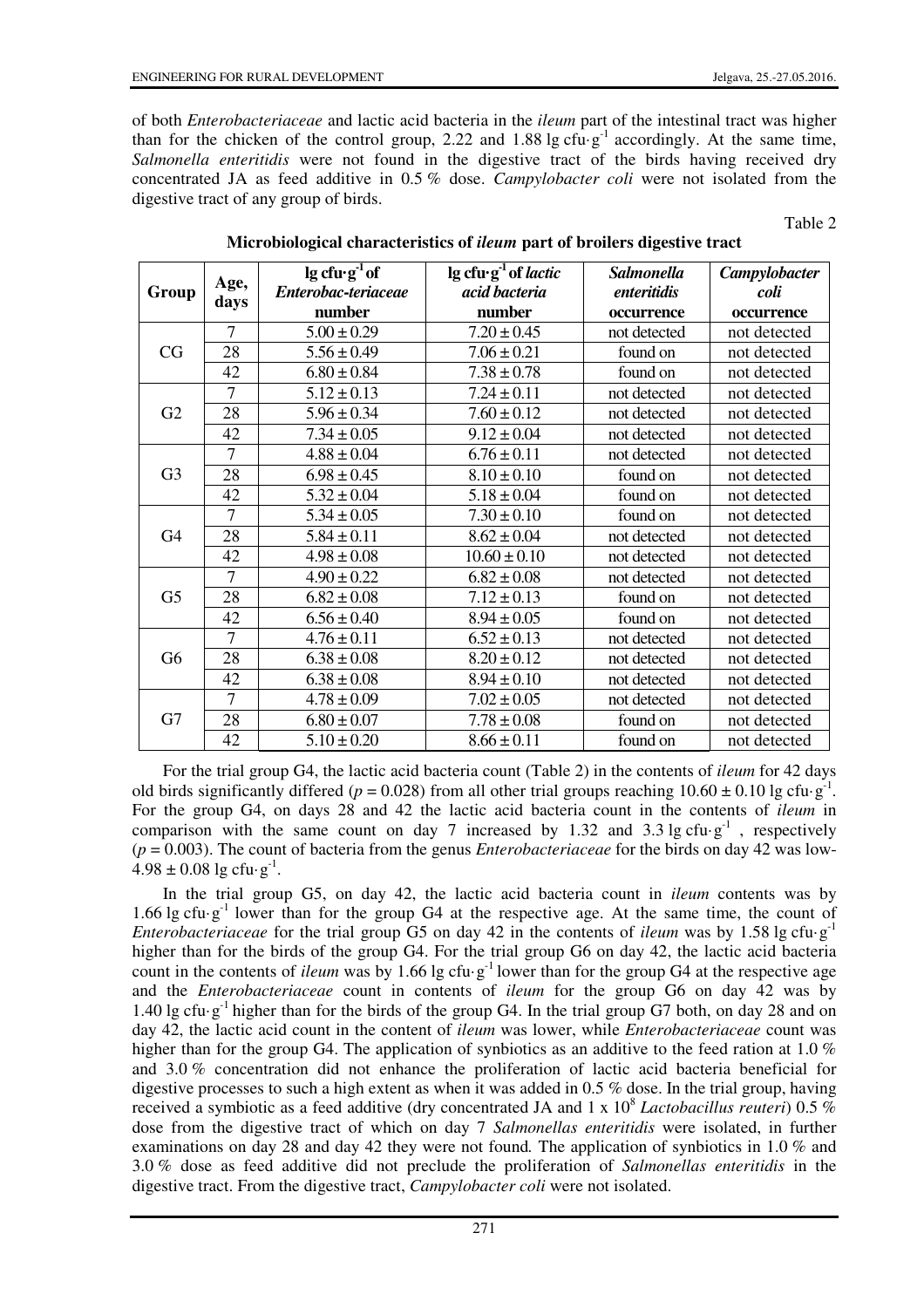The main carbohydrate in JA is inulin which can be deemed excellent growth substrate for the intestinal microflora, incl. the lactic acid bacteria [21]. In research of Kunova et al. [22] the average number of vital lactic acid cells after cultivating different *Lactobacillus* species and separate clones in culture medium with inulin added for 24 hours, increased from 4.29 to 8.20 lg cfu $\cdot$ ml<sup>-1</sup> proving the ability of lactic acid bacteria to use inulin in life processes. Briandet et al. [23] have established that capability of bacteria of genus *Lactobacillus* of inhibiting the attachment of *Salmonella spp.* to epithelium cells of the intestine wall depended upon the amount of these bacteria in the intestinal tract. For probiotics to be able to lay a favourable impact on the digestive tract functions, the applied bacteria should colonize the intestinal tract. Successful colonization of probiotics is dependent upon the vitality and stability of the probiotic bacteria clone applied, its suitability for the system of birds, the applied dose, frequency of application, health status of the bird, age of the bird as well as genetic pre-requisites [24]. Not all clones of species *Lactobacillus* are capable of attaching themselves to enterocytes, which are the absorptive cells of the intestine wall. Therefore, probiotic bacteria not always colonize the epithelium of the intestinal tract and they can be easily washed out of it [25]. The research study proved that dried JA powder in 0.5 % concentration influenced the development of lactic acid bacteria in *ileum* content more favourably, which is essential to ensure the dominance of favourable microflora in the intestinal contents. Having multiplied, the favourable lactic acid bacteria prevented proliferation of *Salmonella enteritidis* in the intestinal tract.

# **Conclusions**

- 1. The supplementation of JA in a dried form and 0.5 % concentration enhances proliferation of both the bacteria of genus Enterobacteriaceae and the lactic acid bacteria in the ileum part of the digestive tract. The dried form of JA added to the feed in 1.0 % concentration first enhances the multiplication of the lactic acid bacteria, while on day 42 of life a reduction of the amount of the above bacteria in the ileum part of the digestive tract is observed.
- 2. The addition of JA in 0.5 % concentration in combination with Lactobacillus reuteri 1 x  $10^8$ considerably increases the number of the favourable lactic acid bacteria in the ileum part of the digestive tract of birds, at the same time not increasing the number of bacteria of genus Enterobacteriaceae.
- 3. The dried form of the JA added to the basic feed of birds in 0.5% concentration and the JA additive in 3.0% concentration in combination with Lactobacillus reuteri  $1 \cdot 10^8$  ensured a favorable morphofunctional status of the digestive tract of broilers by intensifying the exchange of cells and absorption of feed, thus activating the digestive processes.

## **Acknowledgements**

The present work is carried out at the Research Institute of Biotechnology and Veterinary Medicine "Sigra" of the Latvia University of Agriculture and has been supported by the European Regional Development Fund, project contract, and Research and technology development, activity 2.1.1.1. Support to science and research, Agreement No 2010/0226/2DP/2.1.1.1.0/10/APIA/VIAA/099 "Development of new feed components for increase of productivity and competitiveness of pigbreeding and poultry farming industries".

## **References**

- 1. Cross D.E., McDevitt R.M., Hillman K., Acamovic T. The effect of herbs and their associated essential oils on performance, dietary, digestibility and gut microflora in chickens from 7 to 28 days of age. British Poultry Science, vol. 48, 2007, pp. 496-506.
- 2. Ertas O.N., Gűler T., Çiftçi M., Dalkiliç B., Simsek Ü.G. The effect of an essential oil mix derived from oregano, clove and anise on broiler performance. International Journal of Poultry Science, vol. 4, 2005, pp. 879-884.
- 3. Herich R., Levkut M. Lactic acid bacteria, probiotics and immune system. Vet.Med.-Czech, vol. 47 (6), 2002, pp. 169-180.
- 4. Cebra J.J., Jiang H.-Q., Šterzl J., Tlaskalova-Hogenova H. The role of mucosal microbiota in the development and maintenance of the mucosal immune system. In: Mucosal Immunology. Academic Press, New York, 1999. pp. 267-280.